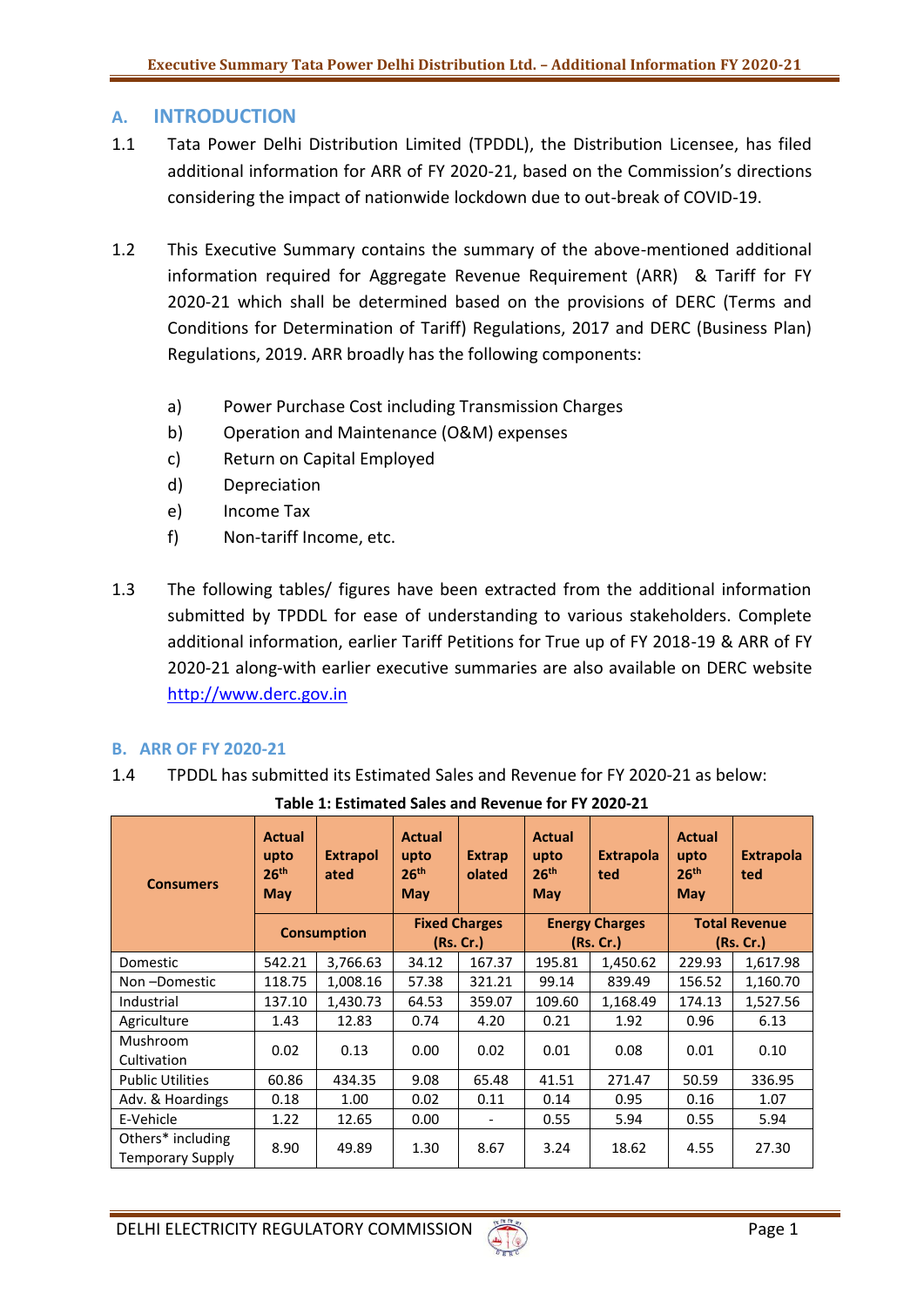| <b>Consumers</b> | <b>Actual</b><br>upto<br>26 <sup>th</sup><br><b>May</b> | <b>Extrapol</b><br>ated | <b>Actual</b><br>upto<br>26 <sup>th</sup><br><b>May</b> | <b>Extrap</b><br>olated           | <b>Actual</b><br>upto<br>26 <sup>th</sup><br>May | <b>Extrapola</b><br>ted            | <b>Actual</b><br>upto<br>26 <sup>th</sup><br><b>May</b> | <b>Extrapola</b><br>ted           |
|------------------|---------------------------------------------------------|-------------------------|---------------------------------------------------------|-----------------------------------|--------------------------------------------------|------------------------------------|---------------------------------------------------------|-----------------------------------|
|                  |                                                         | <b>Consumption</b>      |                                                         | <b>Fixed Charges</b><br>(Rs. Cr.) |                                                  | <b>Energy Charges</b><br>(Rs. Cr.) |                                                         | <b>Total Revenue</b><br>(Rs. Cr.) |
| Own consumption  | 1.19                                                    | 15.00                   |                                                         |                                   |                                                  |                                    |                                                         |                                   |
| <b>Total</b>     | 871.86                                                  | 6731.38                 | 167.17                                                  | 926.14                            | 450.23                                           | 3.757.59                           | 617.40                                                  | 4,683.73                          |

1.5 TPDDL has submitted that accumulated collection efficiency till 26/05/2020 comes to 64.87%. Accordingly, they have prayed to the Commission to give relaxation to DISCOMs to consider lower collection efficiency target of 95% for Non-domestic consumers and 90% for Industrial consumers.

# 1.6 TPDDL has submitted its Estimated Energy Requirements for FY 2020-21 as below: **Table 2: Estimated Energy Requirements for FY 2020-21**

| Sr.<br>No. | <b>Particulars</b>                | <b>UoM</b> | <b>Amount</b> |
|------------|-----------------------------------|------------|---------------|
| А          | <b>Expected Sales</b>             | MU         | 7603.24       |
| B          | <b>Distribution Loss</b>          | %          | 7.90%         |
|            | Energy Input (at TPDDL periphery) | MU         | 8255.42       |
|            | <b>Distribution Loss</b>          | MU         | 652.18        |

1.7 Based on the above estimation of energy requirement, Power Purchase Cost for FY 2020-21 is estimated as below:

| Sr. | <b>Particulars</b>                                             | <b>Energy</b> | <b>Amount</b> | Rate    |
|-----|----------------------------------------------------------------|---------------|---------------|---------|
| No. |                                                                | <b>MU</b>     | <b>Rs Cr</b>  | Rs/unit |
| A   | Power from CSGS                                                | 6,715.64      | 3,259.68      | 4.85    |
| B   | Power from SGS                                                 | 1,054.88      | 724.79        | 6.87    |
| C   | <b>Short Term Power Purchase</b>                               | 1,082.27      | 442.70        | 4.09    |
| D   | RPO obligation to be met through purchase<br>from Ren. sources | 617.01        | 272.63        | 4.42    |
|     | RPO obligation to be met through purchase of                   |               |               |         |
| E   | <b>REC</b>                                                     |               | 24.11         |         |
| F   | <b>FGD</b>                                                     |               | 48.63         |         |
| G   | Bill Discounting charges*                                      |               | 29.81         |         |
| н   | Arrears                                                        |               | $-13.95$      |         |
|     | <b>TOTAL Purchase</b>                                          | 9,469.79      | 4,788.41      | 5.06    |
| J   | Less: Transmission losses (Intra state &                       | 278.74        |               |         |
|     | Interstate)                                                    |               |               |         |
| К   | <b>Transmission charges</b>                                    |               | 937.81        |         |
| L   | <b>Total Purchase with Tx</b>                                  | 9,191.06      | 5,726.21      | 6.23    |
| M   | Less: Short Term surplus power sale                            | 935.64        | 235.45        | 2.52    |
| N   | Less: Normative Rebate                                         |               |               |         |
| 0   | Net Power Purchase Cost                                        | 8,255.42      | 5,490.76      | 6.65    |

# **Table 3: Energy Balance Summary and Power Purchase Cost for FY 2020-21**

*\*Bill discounting charges has been considered for 4 months for Aravali and 5 months for NTPC, NHPC and PGCIL.*

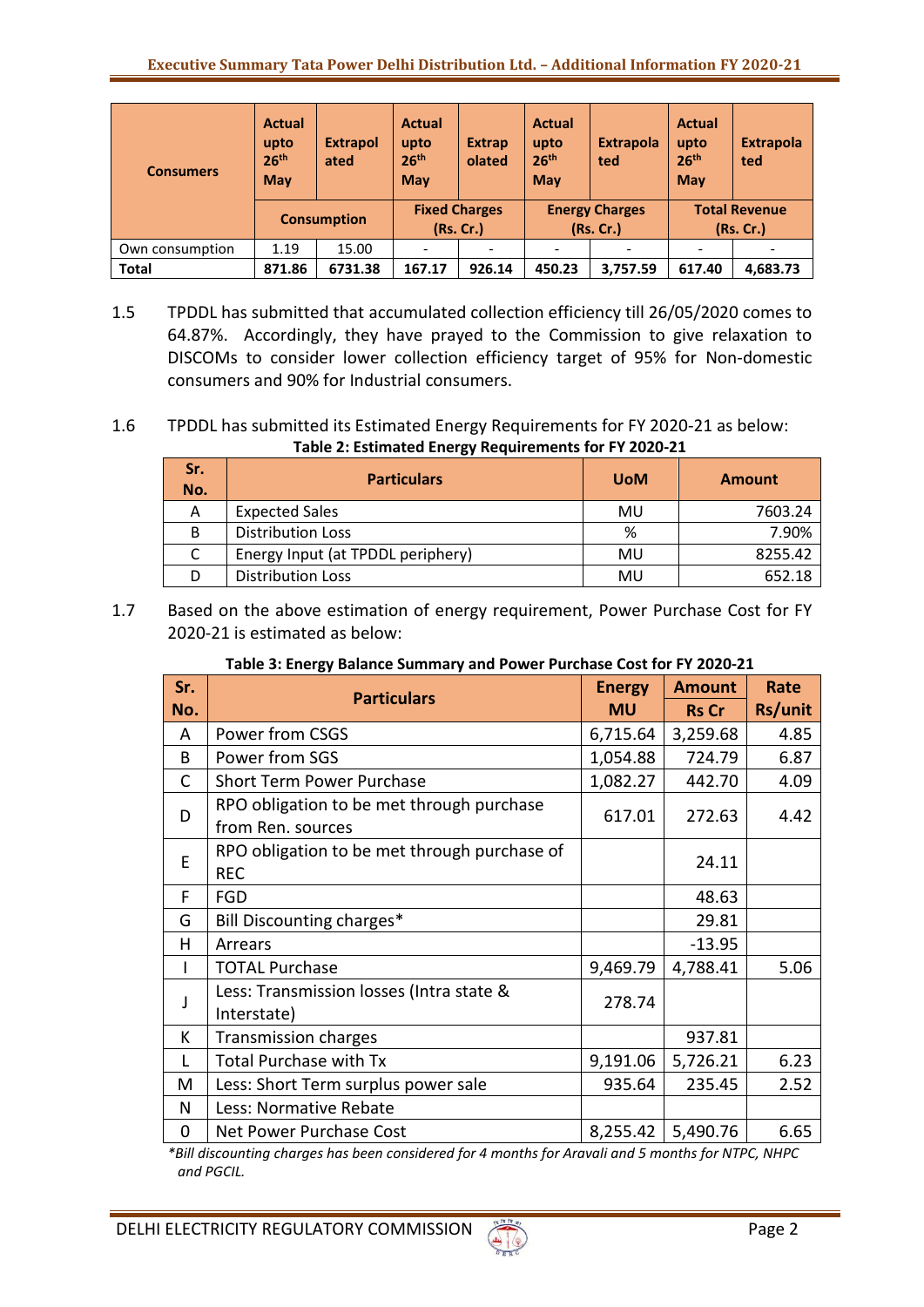1.8 TPDDL has sought O&M expenses along with additional Expenses as shown below:

| <b>Particulars</b>                      | <b>Average</b>  | <b>O&amp;M Expenses Per Unit</b> |       | <b>0&amp;M</b>  |
|-----------------------------------------|-----------------|----------------------------------|-------|-----------------|
|                                         | <b>Capacity</b> |                                  |       | <b>Expenses</b> |
| 66 kV Line (kms)                        | 1091.08         | Rs. Lakh/Ckt. Km                 | 3.079 |                 |
| 33 kV Line (kms)                        |                 |                                  |       | 33.59           |
| 11 kV Line (kms)                        | 6910.36         | Rs. Lakh/Ckt. Km                 | 0.935 | 64.61           |
| LT Lines system (kms.)                  | 7340.86         | Rs. Lakh/Ckt. Km                 | 7.338 | 538.67          |
| 66/11 kV Grid sub-station (MVA)         |                 |                                  |       |                 |
| 33/11 kV Grid sub-station (MVA)         | 4922.96         | Rs. Lakh/MVA                     | 0.954 | 46.97           |
| 11/0.4 kV DT (MVA)                      | 6170.00         | Rs. Lakh/MVA                     | 1.489 | 91.87           |
| <b>Total Normative O&amp;M Expenses</b> |                 |                                  |       | 775.71          |
| Legal Expenses                          |                 |                                  |       | 15.00           |
| Stamp duty charges                      |                 |                                  |       |                 |
| <b>LPSC</b>                             |                 |                                  |       | 10              |
| Impact of DERC Orders related to        |                 |                                  |       | $\ast$          |
| Covid-19                                |                 |                                  |       |                 |
| <b>Total O&amp;M Expenses</b>           |                 |                                  |       | 801.71          |

*\* To be allowed actual expenses at the time of true up*

## 1.9 TPDDL has submitted capitalization for FY 2020-21 as below:

**Table 5: Revised capitalization target for FY 20-21 is proposed as below:**

| <b>Particulars</b>                    | Rs. Cr. |
|---------------------------------------|---------|
| Capitalization without deposit work   |         |
| <b>Smart Meter</b>                    | 46      |
| Deposit Work                          |         |
| Total (inclusive of Staff Cost & IDC) |         |

1.10 TPDDL has submitted its computation of Return of Regulated Rate Base for FY 2020- 21 is as follows:

**Table 6: Computation of Regulated Rate Base (Rs. Cr.)**

| Sr.<br>No. | <b>Particulars</b>                                   | <b>Amount</b> |
|------------|------------------------------------------------------|---------------|
| A          | Opening Balance of OCFA                              | 6,070.14      |
| B          | Opening Balance of Accumulated Depreciation          | 2,081.41      |
| C          | Opening Balance of Accumulated Consumer Contribution | 900.94        |
| D          | Opening balance of working capital                   | 866.78        |
| E          | $RRB - Opening$                                      | 3,954.57      |
| F          | Capitalization during the year                       | 515.00        |
| G          | Depreciation for the year (Including AAD)            | 269.00        |
| н          | Consumer Contribution, Grants,                       | 50.00         |
|            | Change in Working Capital                            | 95.42         |

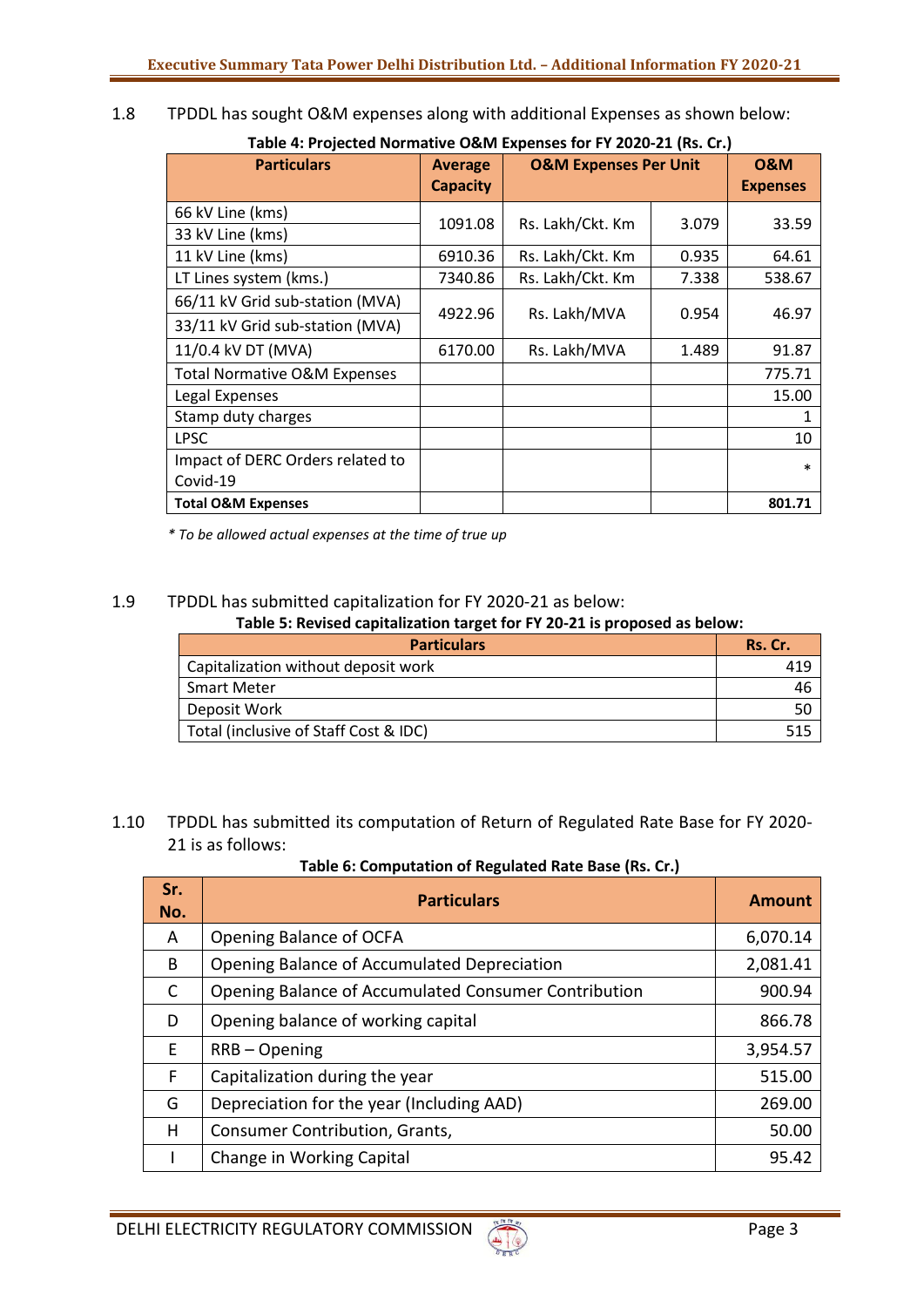| Sr.<br>No. | <b>Particulars</b>             | <b>Amount</b> |
|------------|--------------------------------|---------------|
|            | ΔAB (Change in Regulated Base) | 193.41        |
|            | $RRB - Closing$                | 4,245.99      |
|            | RRB(i)                         | 4,147.99      |

# 1.11 The computation of Return on Capital Employed is as follows:

| Table 7: Computation of Return on Capital Employed (Rs. Cr.) |                            |          |  |  |
|--------------------------------------------------------------|----------------------------|----------|--|--|
| Sr. No.                                                      | <b>Particulars</b>         | Amount   |  |  |
|                                                              | RRB (i)                    | 4,147.99 |  |  |
| B.                                                           | <b>WACC</b>                | 15.82%   |  |  |
|                                                              | Return on Capital Employed | 656.01   |  |  |

#### 1.12 The Non-Tariff Income estimated by TPDDL for FY 2020-21 is tabulated below: **Table 8: Non-Tariff Income (Rs. Cr.)**

| Sr. No. | <b>Particulars</b> | <b>Amount</b> |
|---------|--------------------|---------------|
|         | Non-Tariff Income  | <b>OE OE</b>  |

# 1.13 The summary of revised ARR requirement for FY 2020-21 as submitted by TPDDL is as below:

# **Table 9: Summary of Revised Aggregate Revenue Requirement (Rs. Cr.)**

| Sr. No. | <b>Particular</b>                                                | <b>Amount</b> |
|---------|------------------------------------------------------------------|---------------|
| A       | Cost of Power Purchase                                           | 5490.76       |
| B       | O&M Expenses including Legal Expenses                            | 801.71        |
| C       | Depreciation                                                     | 269.00        |
| D       | Return on Capital Employed                                       | 656.01        |
|         | <b>Carrying Cost</b>                                             | 626.74        |
| F       | Less: Non-Tariff Income/Interest on consumer<br>security deposit | 85.85         |
| н       | Revised Annual Revenue Requirement                               | 7758.38       |

1.14 The computation of revised Revenue (Gap) for FY 2020-21 without carrying cost is below:

### **Table 10: Computations of revised Revenue (Gap) for the year without carrying Cost (Rs. Cr.)**

| Sr. No. | <b>Particular</b>                                                | <b>Amount</b> |
|---------|------------------------------------------------------------------|---------------|
| A       | Aggregate Revenue Requirement for the year without carrying cost | 7131.64       |
| B       | Revenue available for the year without DRS                       | 5053.69       |
|         | Revenue (Gap)/surplus for the year                               | (2077.95)     |